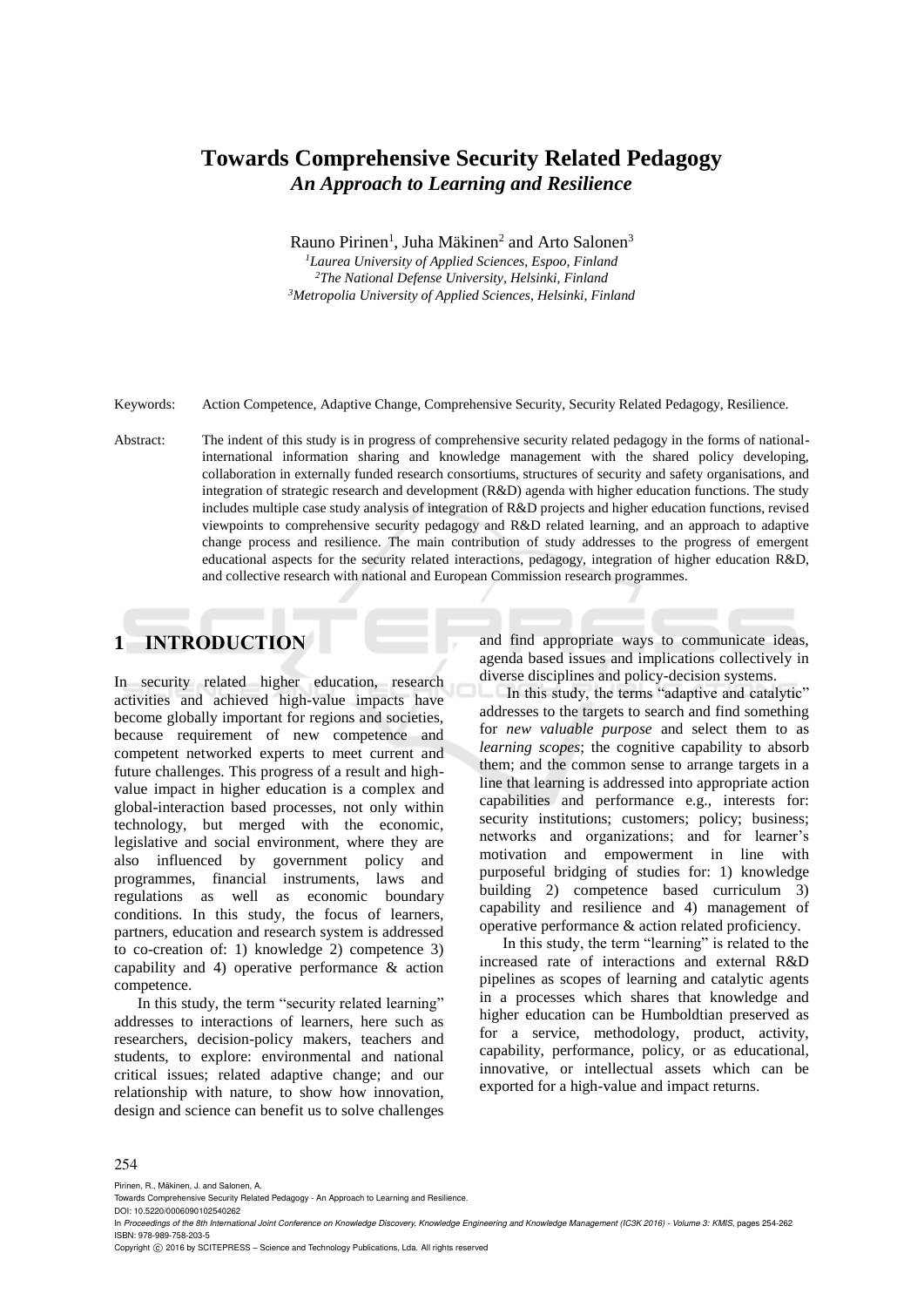In the educational focus of term "action, capability and performance", students of higher education and learners are connected at the center of the collective regional-global learning as R&D process, which bearings focused profiles, stimulations for learning, regional-national learning capabilities, and related regional configuration of practice by bridging novel knowledge, competence and capability-performance co-creation in an integrative learning process.

In the continuum of this study, the term "integration" and "integrative R&D" is addressed to an interactive way of learning in where an individual learns along with a workplace, institution, school, and R&D community, such as an international research consortium and alongside a learning & R&D organization and across borders and disciplinary silos, as in a collective learning space that can be regional or individual-global oriented.

In the continuum of this study, the term *learner* refers to a student, teacher, researcher, decisionmaker or participant who enriches his or her own knowledge-competence through collaborative R&D by sharing expertise and learning from others where R&D collaboration for learning is used, and *student* is used to indicate that a person is registered as a student in the database of the national Ministry of Education and Culture (Pirinen, 2015a).

One macro-level doctrine of study is that the research dimensions and methodology contains learning, and an authentic real-world research process is facilitated for collective learning in higher education institutions. Then, the objectives of *integrative learning* "can be associated through various formal and informal structures, such as R&D networks and actors, especially in developing students and learners to specialize in their areas of novel expertise where applicable knowledge is produced and mobilized in the collective R&Drelated learning processes, which can be related to the externally funded R&D projects and research alongside of regional-national-global consortium's targets and the regional-national configuration and research agenda" (Pirinen, 2009; Pirinen, 2015a).

One micro-level purpose of this study is addressed to the form of higher education that focuses on the demands of the individual-nationalglobal *comprehensive security* domain and its development, here teachers, policy and authority representatives would work more and more together "closely" in an interaction as a collective learning community that "can involve students and the implementation of study units in higher education and shared R&D, such as learning by national-

international research consortiums and work packages" as realizations; e.g., in a manners of knowledge transition, catalytic and adaptive acquisition, participation and co-creation e.g., manners of R&D and learning for building something new: towards realization of research and development (Pirinen, 2013) and creating entrepreneurial universities (Clark, 2007).

The incipient concept of "knowledge economy" includes here its support for building and co-creation of knowledge by learners and organizational employees and its encouragement of individuals to transfer and utilize their knowledge and competences that are in line with the goals and strategies of organizations and the regional-national R&D agenda: the mind of used term "knowledge economy" is described early in (Schumpeter, 1939).

In this study, as grounded so far, the emerging term "resilience" is approached as manners to enhance the capability at all levels of activities to create processes that are robust yet flexible, to monitor and revise risk models, and to use resources proactively in the face of disruptions or pressures of ongoing activities such as learning, control, production, service, trade or industry.

Related resilience genealogy adresses an ability to recover from or building new position to misfortune or adaption of mandatory change. The term "resilience" includes four abilities: 1) to plan and prepare 2) absorb disturbance 3) recover from and 4) adapt to known or unknown threats. In this study, the term "resilience" follows (Holling, 1973) and (Walker and Cooper, 2011) description of genealogies of resilience.

# **2 LITERATURE**

R&D functions on higher education institutions in Finland has expanded considerably in recent years, and established a strong role within regionalnational innovation systems. The followed as searched literature has described its advances and challenges; the main challenges for the impact of R&D include the production of new knowledge, competence and innovation in R&D processes, and emergent aspects, such as the relatively new term "resilience" in environmental and operational adaptions and readiness for an institutional-regionalnational configuration.

The literature data collection includes followed pedagogical aspects: the school as a center of inquiry (Schaefer, 1967); interaction between learning and development (Vygotsky, 1978); the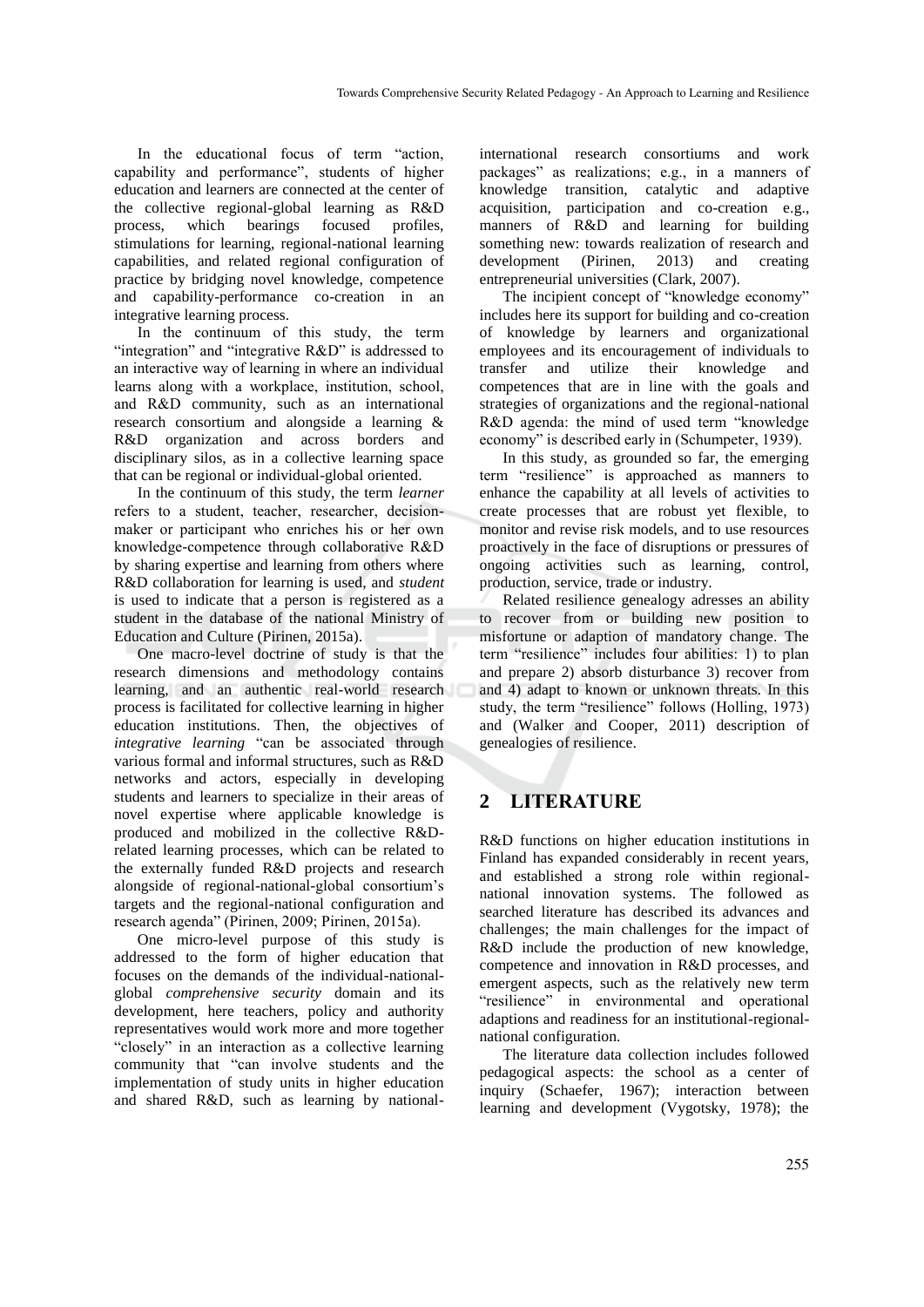critical theory of adult learning (Mezirow, 1981); action learning (Revans, 1982); experiential learning (Kolb, 1984); learning by expanding as an activitytheoretical approach (Engeström, 1987); situated cognition and the culture of learning (Brown, et al., 1989); metaphors of learning (Sfard, 1998); regional configuration and path-dependency (Harmaakorpi, 2004); knowledge building theory (Scardamalia and Bereiter, 2006); learning to work creatively with knowledge (Bereiter, 2007); the new production of knowledge (Gibbons, et al., 2008); situated learning (Lave and Wenger, 2009); and learning regions in the globalising knowledge economy (Asheim, 2012).

In the macro-scale, as in active environment of this study, higher education institutions are traditionally seen as providers of new knowledge and competence (Schaefer, 1967; Scardamalia and Bereiter, 2006; Clark, 2007); Humboldtian model of higher education and high value returns are addresses in the studies for: development of services (Pirinen, 2013); technology and policy (Harmaakorpi, 2004); co-creation as manner (West, 2009); value-building (Sawyer, 2008); economic returns (Etzkowitz, et al., 1998; Nunamaker and Briggs, 2011); path-dependency (Nelson and Winter, 1982); and living-labs (Ståhlbröst, 2008).

In this study, an expected new progresses are taking place with regard to cooperation in emergent value networks, co-created innovation, the contribution of pioneering innovations, and regional development affecting social and global development: e.g., the term "co-creativity" which is understood regarding collaboration and described as the "secret to breakthrough creativity" (West, 2009); learning is placed in collaboration with innovation systems and living-labs (Ståhlbröst, 2008); a lastmile research approach for general utility production that in the end addresses the value-building and economic returns on a national-global scale (Nunamaker and Briggs, 2011); and an integrative learning space and examples of the use of the research methodology as continuum and the scale of the integrated research processes in the context of international externally funded security related research projects (Pirinen, 2013).

In this view, new types of learning interaction, trust, confidence, and collaboration are required for the stimulation of creative innovation in services, technology, the economy, and society. In the context of this study, it was anticipated that learning is steered by research and worth of new knowledge, as different forms of R&D-related learning, that are based on the demand for development of the institutions and employment market, can be used in

the workplace to generate new competence, capability and sustain operational performance, which is seen as the ability to do R&D in sustainable manner: e.g., the regional capabilities to increase productivity and development in a region by using a research-oriented approach (Bereiter, 2007) and support for a learner's imagination and creativity in integrative learning transactions, especially in the sense of interactions and collaborative functions of higher education institutions and regional configuration, governance policy, within regional science-based clusters and strategy scenarios (Pirinen, 2013). As a consequence, the knowledge obtained is also focused and deeper, profiled, and path-dependent; in this way, focused universities are making a difference, as (Clark, 2007) anticipated.

Most cyclic, creative and innovative part of learning processes in higher education institutions can pedagogically be linked to the principles of knowledge building and co-creativity as: "knowledge building provides an alternative that more directly addresses the need to educate people for a world in which knowledge creation and innovation are pervasive; knowledge building may be described as the production and continual improvement of ideas of value to a community, through means that increase the likelihood that what the community accomplishes will be greater than the sum of individual contributions and part of broader cultural efforts; knowledge building, thus, goes on throughout a knowledge society and is not limited to education; and knowledge building as applied to education, however, the approach means engaging learners in the full process of knowledge creation from an early age" (Scardamalia and Bereiter, 2006, 2-3).

Communication as nexus constitutes the cocreation of something, reference (Vanderstraeten and Biesta, 2016, 160-174) addresses to the added value of pragmatism to human communication, which is not a question of information but rather of meaning. Each person must first construct *a specific meaning individually* (Vygotsky, 1978). A shared understanding in interaction becomes shared property and mind between participants, which exists in social practices and not in the thoughts of individuals (Biesta, 2004). These perspectives are in same line with the Gibbons Mode 2 concept of socially distributed knowledge (Gibbons, et al., 2008).

Description of Gibbons et al. (2008) characterise knowledge as follows: Mode 1 knowledge refers to a conventional knowledge production method in line with the "old paradigm". Knowledge is produced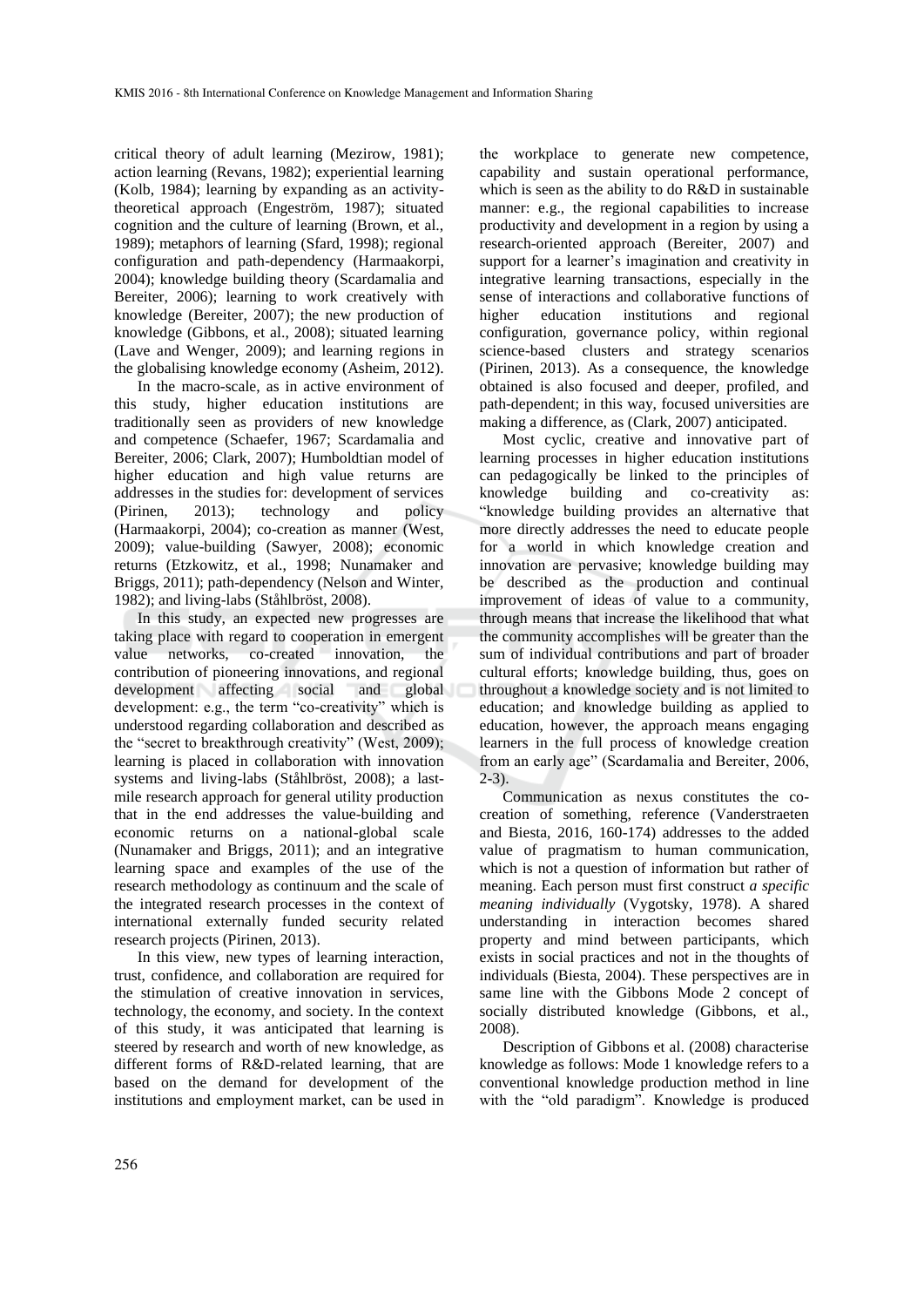and created in a researcher-oriented way within a specific discipline. This type of knowledge is mostly theoretical or experimental, hierarchical and static. The research problems are set and solved within a science community.

In turn, Gibbons Mode 2 knowledge involves participation by users and is produced in the context of application. Knowledge is created in a transdisciplinary and multidisciplinary framework. Knowledge can be characterised as heterogeneous and heterarchical, and is produced in social processes. Social accountability and responsibility, reflexivity and new forms of quality control are related to Mode 2 knowledge production.

### **3 METHODOLOGY**

The data collection for continuum of this study is cumulative and systematically used for a qualitative analysis; followed (n) indicates as an instance of data collection used for this analysis between January 2010 and September 2016.

The data collection is comprised according to the description by Finnish Academia Result Guidance including eighteen (n=18) cumulative categories: 1) scientific publication (n=42) according to publication forum classification 2) number of open data collections (n=2) facilitated and licensed data collections (n=3) used 3) collective creation of international publication (n=6) articles 4) data of international researcher exchange 5) integration of education ( $n=6$ ) study units, related ( $n=3$ ) thesis and related (n=3) dissertations 6) data of externally funded (n=3) research projects in H2020 and data of new applications (n=3) for H2020 funding 7) presentations and audiences with (n=6) stakeholders 8) data of (n=4) workshops and (n=6) seminars, creation of (n=4) events for research and development 9) participation to public audiences, such as in a parliament and participation to statements 10) publication in  $(n=6)$  newspapers and general descriptions according to publication forum classification 11) invited (n=3) presentations 12) indicators of social media: Twitter, LinkedIn, Facebook and (n=3) homepages 13) support of public events for international, national and regional audiences; and data of economic indicators, such as 14) investigations 15) patents 16) licenses 17) spinoffs and 18) start-ups.

In this study, the multiple-case study approach is used; the method is relatively well known and explained well in references that address "the case research strategy in studies of information systems"

(Benbasat, et al., 1987); "building theories from case study research" (Eisenhardt, 1989); "case studies and theory development in the social sciences" (George and Bennett, 2005); "qualitative data analysis" (Miles and Huberman, 1994); "real world research" (Robson, 2001); and "case study research design and methods" (Yin, 2009).

The multiple case study followed replication logic, and the selected cases serve in a manner similar to multiple experiments, with similar results: a literal replication or contrasting results in a theoretical replication predicted explicitly at the outset of the investigation (Corbin and Strauss, 2008). In this study, the case study analysis brings an understanding of a complex issue and object and can extend experience or add strength to what is already known through previous research and reviewed literature. Here, case studies "emphasize a detailed contextual analysis of a limited number of events or conditions and their relationships when the relevant behavior is not manipulated and the role of the researcher is that of an *objective outsider*," as in (Herr and Anderson, 2005) positioned.

Reference (Yin, 2009) noted that the simplest multiple-case design would involve the selection of two or more cases that are believed to be literal replications, while a more complicated multiple-case design would result from more and different types of theoretical replications, such as middle-range theories (George and Bennett, 2005). In this study, "the end of data collection and analysis was indicated by saturation, when no new information emerged for the research purpose" (Corbin and Strauss, 2008).

In this study, the data collection and analysis includes security related European Commission Horizon 2020 funded R&D projects (n=3), such as PERSEUS, ABC4EU and EU\_CISE\_2020 and data of tree new applications for H2020  $(n=3)$ , such as MARISA, EPIC and CEA submitted in August 2016, In addition, the data collection of this study includes the Academy of Finland Strategic Research Council call of Security in a Networked World Programmes and accepted and then funded project's data and its first analysis of project namely From Failand to Winland (#WINLandFI).

PERSEUS: "Protection of European Borders and Seas through the Intelligent Use of Surveillance is coordinated by INDRA Sistemas with n=29 partners. The timeframe of the PERSEUS research was between January 2011 and December 2014.

ABC4EU: "Automated Border Control Gates for Europe is European Union wide R&D project and involves a Consortium of 15 partners from 8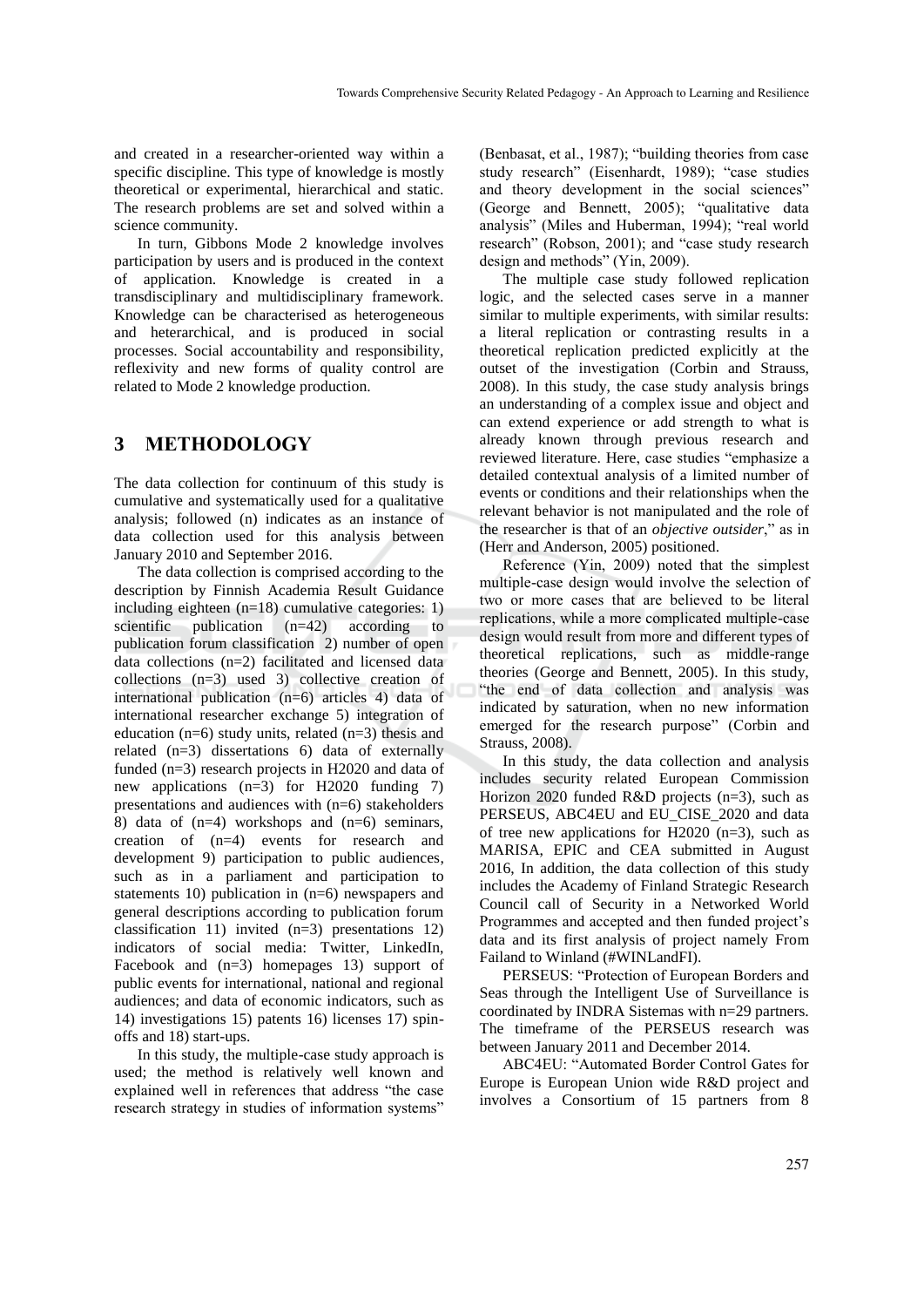different countries. The purpose is to make border control more flexible by enhancing the workflow and harmonizing the functionalities of automated border control gates. Project started in January 2014

and will last for 42 months."<br>EU CISE 2020: "European EU CISE 2020: "European Union's Information Sharing Environment addresses to steps forward along the accomplishment of the European roadmap for Common Information Sharing and Distributed Systems and Services Environment. Timeframe of EU CISE 2020 is between 01/06/2014 and 01/06/2017."

From Failand to Winland (#WINLandFI), the Academy of Finland Strategic Research Council funded research from April 2016 to March 2019 as ongoing case.

And new H2020 applications data followed: MARISA: Maritime Integrated Surveillance Awareness; EPIC: Emergency Response Planning Capabilities; and CEA: Cybersecurity Economics and Analysis.

## **4 RESEARCH FINDINGS**

In the perspective of national environment, study revealed that Finland still continues to score high on the European Innovation Score Board. The national goal of today is to win up Finland to "Winland" as to be one of the most competent nations in the world, which means a huge demand for higher education and research.

The analysis exposed that, as far as R&D is concerned; Finland has gained a reputation on a European level for its innovative research activities and R&D strategies that particularly focus on the "knowledge economy" and "resilience". The security related higher education as national educational environment of study gives one respectable field for higher education to operate actively and collaboratively with field's stakeholders in the region-national even global level and interactions.

An emphasis on regional-national development and R&D is a significant purpose for all higher education institutions in Finland. In the past few years, the structural reform of higher education in Finland is represented, this reform has been widely and actively discussed nationally in order to develop the national and regional innovation system and clarify the shared nature of the higher education system. This produces new, collaborative knowledge and competence and searches for creative solutions for focused problems and challenges at various

levels. The importance of R&D is clearly emphasised when combining regional competence, participating in networks and utilising different partnerships in shared R&D processes. The functions of R&D at all higher education institutions can be reasoned by a purposeful and experiential approach, as producing expertise in processes of knowledge transfers, transformations and catalyticresilience related learning aspects.

In the perspective of higher education in the security management, a regional-national capacity to provide security related knowledge-competencecapability paths and knowledge interconnections depends on ability to continuously innovate to ensure technological leadership and be a credible partner in networks. Then, as examples of necessity of resilience, current and emergent challenges can be remarked such as the recent dramatic falls in investment in R&D and risk management undermining efforts to support the security and sector, broader defence and security goals.

The central *challenges* faced by the realization of the shared R&D functions in higher education consisted of the following: 1) the establishment of a new management forms and culture and control of the mass of projects through the R&D realizations and by higher education institutions, with trust and confidence 2) the balancing and modularizing of cognitive load and the challenges of learning in R&D realizations 3) pedagogical development and continuous, relatively adaptive change in R&D that pose great challenges for teachers 4) understanding of the meaning of student-centered R&D in communities of work and workplaces as research for work 5) ethical issues 6) the development of incipient internationalization and individual-global interactions 7) the measurement of the effects and development of utility, usability, and strategic measurement as an evaluation design structure in higher education and 8) dissemination of the new R&D-related learning model and ethic in the context of security related higher education.

However, the continuum of data have revealed that R&D related learning can be seen as one *proficient mechanism* of knowledge transfers in higher education institutions and can advance such as: 1) development of R&D capabilities 2) joining the agenda-based R&D activities for collective education 3) fitting together the strategies of domain, emergent R&D profiles, and education processes 4) improvement of knowledge reserves and resilience 5) raising the students' aspiration and participation in R&D so that they are the activating forces in the collaborative R&D 6) teachers in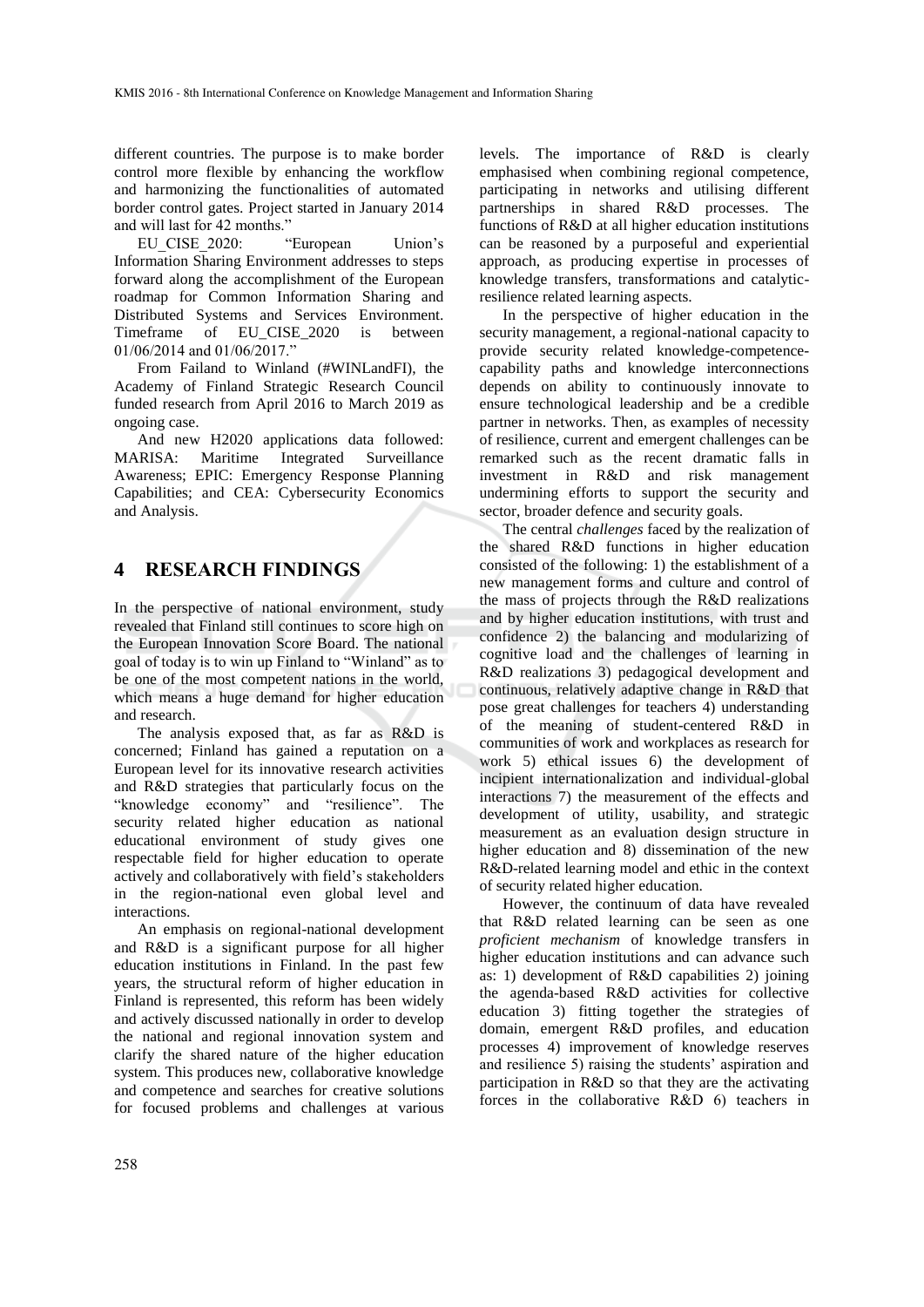continuous interaction with the environment, which allows for quick reactions to changing, agile and dynamic needs and 7) a guide of teachers' R&Drelated activities and collective thinking.

From the viewpoint of regional-national development and research in higher education, the research data implicates that new knowledge can be co-created in the context of the security related employment sector as well as at institutes of authorities and higher education, and that learners and students should be placed at the heart of R&D activities. Improvement of R&D activities in higher education institutions should specifically promote economic, social and cultural development in the regional and national spheres. For example, the investigated data included recommendations by focus groups addressed directly to the Gibbons Mode 2 knowledge production; user-orientation and genuine problem-solution based solving.

Study discovered that creativity related knowledge production emphasises the importance of broad reflection, scrutiny and continuous negotiation, e.g., the importance of nexus. The study revealed also that new knowledge production demands active participation by various actors and the social sharing of knowledge. This finding can be closely linked with discovery process, which brings about new perceptions, knowledge, innovation, competence and capability. A precise distinction between science and technology R&D becomes increasingly more difficult. This is evident in the creation of innovation; the competitiveness of the innovation system is challenged by vary knowledge models for both cooperation and competition between producers of new knowledge, competence and capabilities.

In the investigated security projects  $(n=6)$ , one advice for future is that creativity and innovative learning scopes should be more systematically designed and adopted for research, development and innovation activities in the context of current knowledge, competence, capability and performance (action competence) settings. Hence, the creativity and innovation approach steers R&D process planning towards increasingly participatory, dynamic and creative forums of new competence production and, it will enhance learning.

Then, one revised view to (Pirinen, 2015a), this study addressed to the improved understanding and mind of the term "scope" or *learning scope* which can be useful for resilience as for *elastic* nature and for focusing on viewpoints, learning paths, and creativity, especially in perspective of students integration to R&D. The consortium based

integrative learning spaces involved followed: 1) the term "scope" was useful to a satisfaction, atmosphere, mutual trust, confidence and "learning to like or dislike" in a learning space where a student takes "a scope" and makes his own *individual meaning*, creation, improvements, and validation into the selected or shared learning target as "shared scope", e.g., as in a new application building process, which resulted from scope-based thinking 2) a "scope" was not loaded by a teacher's knowledge in the beginning of studies, so scoperelated knowledge can be composed openly by a student's viewpoints, interests, aspiration, and motivation, not only teacher's or problem-based viewpoints 3) here, the term "learning scope" refers to a mental or resilient physical target or subject matter that something deals with in learning 4) the aim of using the "elastic scopes" in the beginning of R&D related learning process as frame to support a student's imagination and creativity in learning, and the assumption was that the understanding of resilience and additivity, the *elastic scope* would generate and maintain the motivation and meaning-spirit for learning, balancing the judgments and potentials of objectives, goals, and targets; e.g., the tuning of a cognitive load in a lifetime of studies would be balanced by students and teachers by "scopes" 5) the "scope" addresses the idea that, between two people, there is third dimension as a "scope", e.g., a model, artifact, tool, concept, or mental or social factor with which students may share, transfer, adapt and build knowledge; it communicates, activates, empowers, emancipates, and motivates their personal or team learning spirit and confidence; and 6) "the "scope" increases resilience, "everything does not go as designed" and elasticity in solution based learning, both views can be approached in the reactive and proactive sense.

One additional finding of study is that creativity and innovation related knowledge is produced in kind of *knowledge-creating communities*, such as research consortium and teaching community in universities and within teacher teams with participators from the working life. Teacher teams are characterised here as a supportive working culture which are open to dialogue, someway similar that an enriching community, clearly it is significant for creativity and dignity. Study revealed that partnership is based on mutual respect and trust, which is clearly as the base prerequisite for communities that work creatively in order to achieve shared demanding goals, such as targets of work packages in research projects. In this sense, an "enriching research consortium", e.g., H2020 can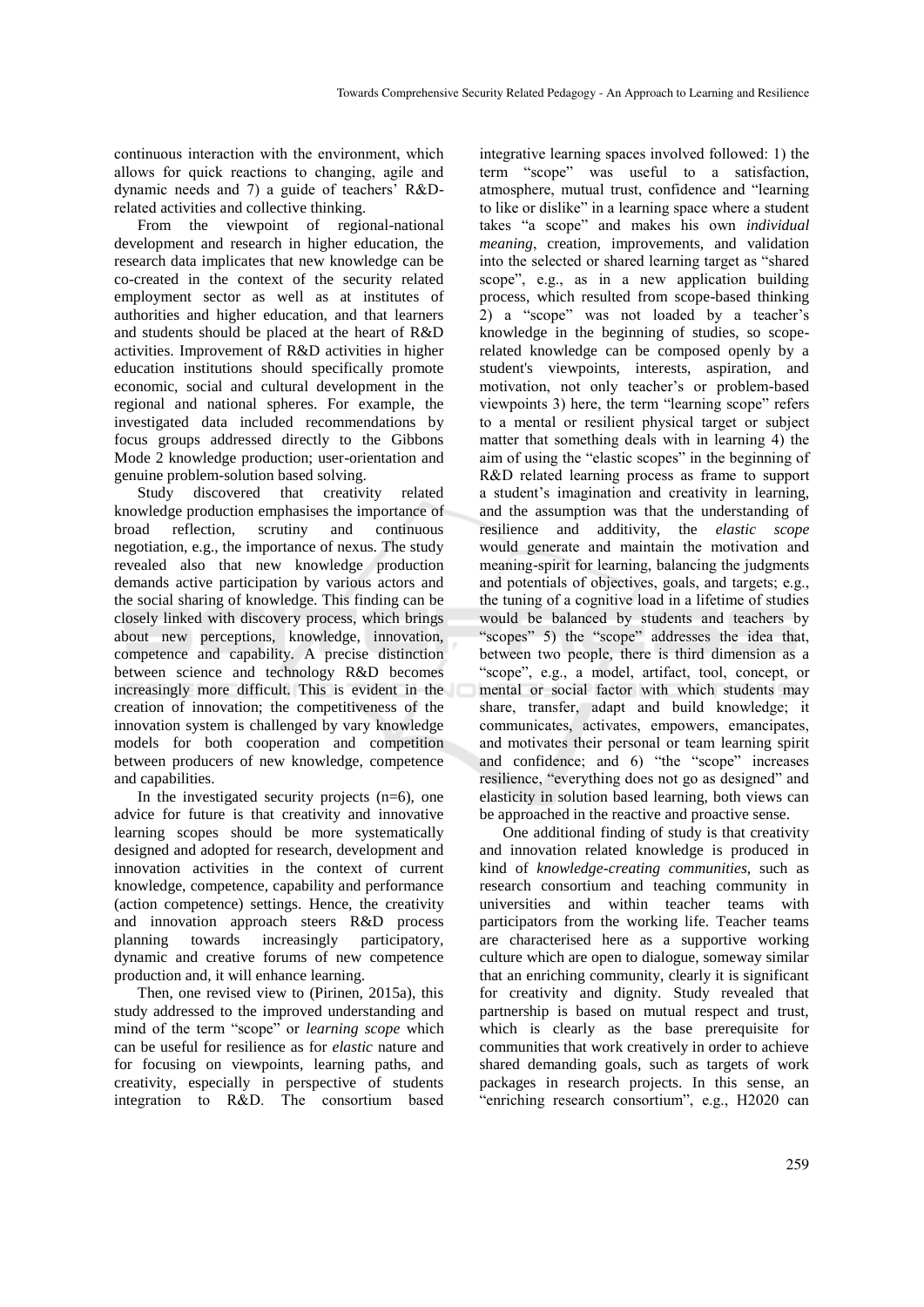rise up to innovation and creativity, which can increase in an atmosphere and spirit of freedom. Researchers and innovators should have the freedom to work creatively towards the vision, but, on the other hand, this freedom would be achieved through responsibility, activity, mutual trust, confidence and deliverables as results. Social and cultural realities and cultural path-dependency have an impact on the communal creation of knowledge, and cooperation and interaction expertise are, therefore, highly imperative in the learning process. It can even be comprised that the individuals alone cannot by themselves even attain close to the deliverables and results as *samples of evidence* which are achieved by a network-based community that works and learn collaboratively, and which establishes a common interest, objective, dignity and commitments.

As final remarks: the comprehensive security related integrative R&D has a great high-value impact on the pedagogic way of teaching which is delivered in students' knowledge, competence and capability building processes. The crucial factors are not only subject-specific competence but also a research-oriented, developmental approach, interaction skills, the ability to encounter colleagues, students and partners dialogically, and having the pedagogical and leadership competence. The qualities of an expert promote the implementation of good, high-quality teaching and fostering the students' motivation, participation and dignity. The emphasis is on motivation, spirit, dignity, guidance, learning process, and mutual reflection.

### **5 DISCUSSION**

The comprehensive security related education and new pedagogical solutions have possibilities to further current R&D activities in a way that brings creativity and innovation building related knowledge towards of competence-capability and sustain performance, action resilience and competence. The academia-consortium retains and external funding structures of research activities already exist, as investigated here, however, the comprehensive security integration need more action competence and capability related future studies.

There are many reasons for future progress and discussion of the term "resilience", such reasoning as: the number of systems, interconnections and transaction elements increases over time; the system complexity increases and the resulting interactions becomes challenging to maintain, e.g., number of updates, difficulties in using and facilitation, life

cycles, continuity management and for understanding emergent relations between the terms "resilience", "elastic", "robustness", "complexity" and "persistence". In this discussion, the term "resilience" would be first related to the term "robustness". In this setting, as first encompassing that, the term "robustness" addresses to "the degree to which a system is able to withstand an unexpected internal or external event or change without degradation of in system's performance." Then, the term "robustness" indicates "the degree to which system operates correctly in the presence of exceptional conditions." On the other hand, the "resilience" refers to the system's ability to recover, retrieve, restore or regenerate its performance after unexpected impact that declined its performance, as (Kott and Abdelzaher, 2014) proposes.

In this context, as understood so far, the significance of the term "resilience" addresses to the ability of a system, community or society exposed to security related threats to resist, absorb, accommodate to and recover from the effects of a threat in a timely and efficient manner, including through the preservation, restoration and adaption of its essential basic structures and functions to state that it is possible to going on and continuity. Regardless that the term "resilience" includes strong relations to reactive nature in the cases of study, such reactive terms as respond, recover, retrieve, restore and adapt, our furthered viewpoint is that there are many proactive dimensions, such as prepare, prevent, configure and protect as well.

Currently, in the #WINLandFI and EPIC application, there are ongoing discussions of followed: resilience and stability of ecological systems (Holling, 1973); community and mechanism of critical and resilient digital services (Pirinen, 2015b); resilience in globalization and transitional pathways (Wilson, 2012); genealogies of resilience (Walker and Cooper, 2011): from systems ecology to the political economy of crisis adaptation and management (Brassett and Vaughan-Williams, 2015); resilient systems (Suri and Cabri, 2014); and resilience engineering (Atooh-Okine, 2016).

The future discussion of knowledge economy in higher education institutions can be addressed the use of knowledge-intensive technologies and services, such as knowledge co-creation and knowledge management, to produce informationintensive economic benefits and new workplace creation integrated into R&D-related themes and integrative learning. The comprehensive security related education shows possibilities to further current R&D activities. It means more creativity and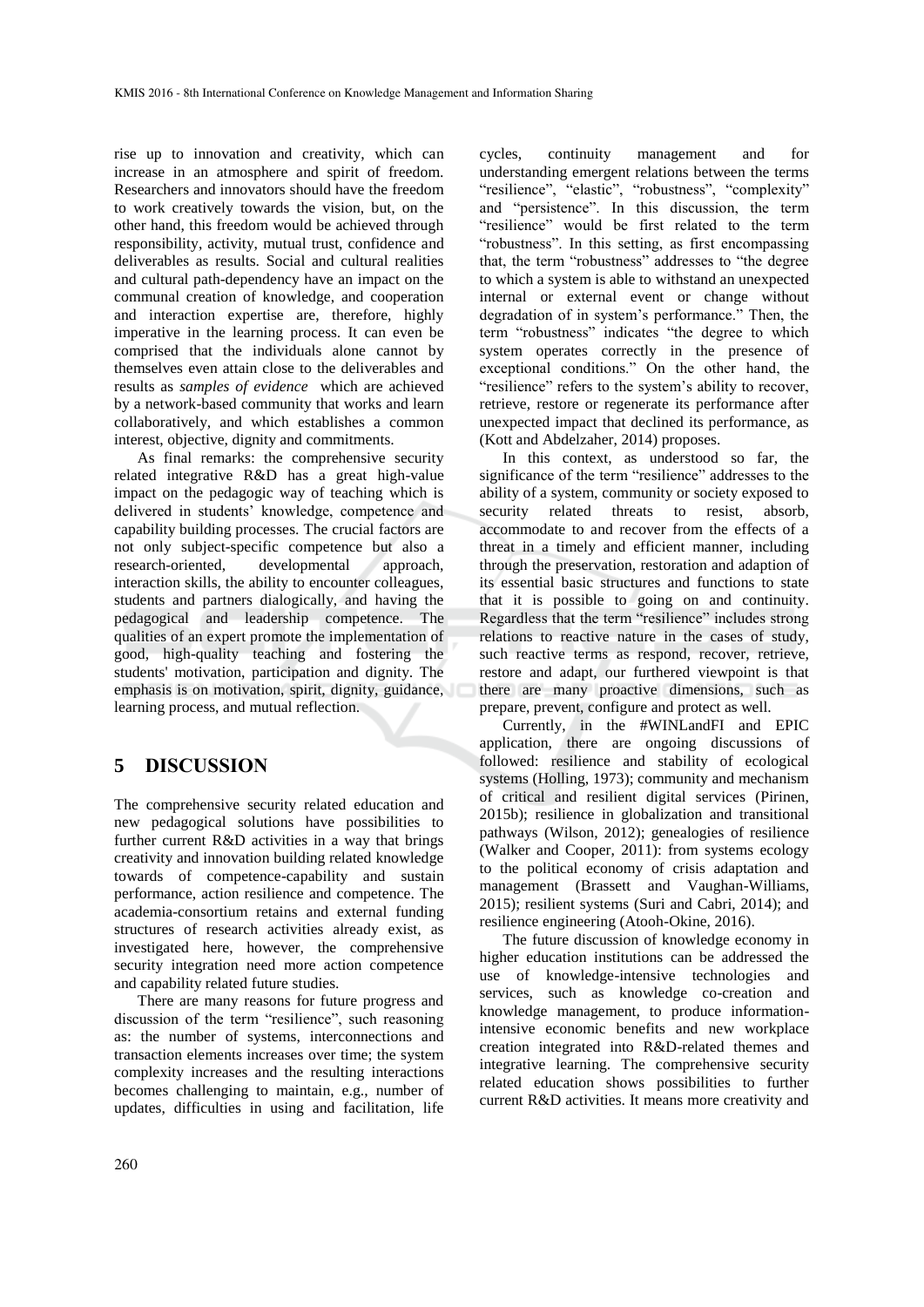innovation building related knowledge towards of competence-capability and sustainability.

#### **REFERENCES**

- Asheim, B., 2012. The changing role of learning regions in the globalising knowledge economy. Regional Studies, 46(8), 993–1004.
- Atooh-Okine, N. O., 2016. Resilience Engineering Models and Analysis. New York: Cambridge University Press.
- Benbasat, I., Goldstein, D. K., Mead, M., 1987. The case research strategy in studies of information systems. MIS Quarterly, 11(3), 369–386.
- Bereiter, C., 2002. Education and Mind in the Knowledge Age. Mahwah: Erlbaum.
- Bereiter, C., 2007. Learning to work creatively with knowledge. In Powerful Learning Environments: Unravelling Basic Components and Dimensions. Bingley: Emerald Publishing, 55–68.
- Biesta, G. J. J., 2004. Mind the Gap: Communication and the educational relation. In C. Bingham and A. Sidorkin, (Eds.) No Education without Relation. New York: Peter Lang.
- Brassett, J., Vaughan-Williams, N., 2015. Security and the performative politics of resilience: Critical infrastructure protection and humanitarian emergency preparedness. Security Dialogue, 46(1), 32–50.
- Brown, J., Collins, S., Duguid, A., 1989. Situated cognition and the culture of learning. Educational Research, 18(1), 32–42.
- Clark, B., 2007. Creating Entrepreneurial Universities: Organizational Pathways of Transformation. Bingley: Emerald Group Publishing Limited.
- Corbin, J., Strauss, A., 2008. Basics of qualitative research: techniques and procedures for developing grounded theory. Los Angeles: Sage Publications, 3rd edition.
- Eisenhardt, K. M., 1989. Building theories from case study research. Academy of Management Review, 14(1), 532–550.
- Engeström, Y., 1987. Learning by expanding. An activity-theoretical approach to developmental research. Helsinki: Orienta-Konsultit.
- Etzkowitz, H., Wester, A., Healey, P., 1998. Capitalizing knowledge. New Intersections of Industry and Academia. New York: State University.
- George, A. L., Bennett, A., 2005. Case studies and theory development in the social sciences. Massachusetts: MIT Press.
- Gibbons, M., Limoges, C., Nowotny, H., Schwartzman, S., 2008. The new production of knowledge. Los Angeles: Sage Publications, 12<sup>th</sup> edition.
- Harmaakorpi, V., 2004. Building a competitive regional innovation environment: The regional development platform method as a tool for regional innovation policy. Dissertation. Helsinki: Helsinki University of Technology: Monikko.
- Herr, K., Anderson, G. L., 2005. The action research dissertation: A guide for students and faculty. Thousand Oaks: Sage Publications.
- Holling, C. S., 1973. Resilience and stability of ecological systems. Annual Review of Ecology and Systematics,  $4, 1 - 23$
- Kolb, D., 1984. The process of experimental learning. In Kolb, D. (1984). The process of experimental learning. In ExpExperience as the source of learning and development. New Jerse: Prentice-Hall, 19–38.
- Kott, A., Abdelzaher, T., 2014. Resiliency and Robutness of Complex Systems and Networks. In Adaptive, Dynamic, and Resilient Systems. Boca Raton: Taylor and Francis Group, 67–85.
- Lave, J., Wenger, E., 2009. Situated learning: Legitimate peripheral participation. Cambridge: University Press.
- Mezirow, J., 1981. Critical theory of adult learning and education. Adult Education, 32, 3–24.
- Miles, M. B., Huberman, A. M., 1994. Qualitative data analysis: an expanded sourcebook. Thousand Oaks: Sage Publications.
- Nelson, R., Winter, S., 1982. An evolutionary theory of economic change. Cambridge: Harvard University Press.
- Nunamaker, J. F., Briggs, R. O., 2011. Toward a broader vision for information systems. ACM Transactions on Management Information Systems, 2(4), 1–12.
- Pirinen, R. 2009. Research Framework of Integrative Action. Proceedings of Americas Conference on Information Systems (AMCIS 2009), San Francisco, California, USA. 1–10.
- Pirinen, R., 2013. Towards realization of Research and Development in a University of Applied Sciences. Kuopio: Dissertation. Publications of the University of Eastern Finland.
- Pirinen, R., 2015a. Studies of Externally Funded Research and Development Projects in Higher Education: Knowledge Sources and Transfers. Creative Education, 6, 315–330.
- Pirinen, R., 2015b. Mechanism of Critical and Resilient Digital Services for Design Theory. Lodz, Poland, IEEE Digital Library, 90–95.
- Revans, R., 1982. The origins and growth of action learning. Bromley: Charwell-Brat.
- Robson, C., 2001. Real world research. Oxford: Blackwell Publishing, 2<sup>nd</sup> edition.
- Sawyer, K., 2008. Group genius: The creative power of collaboration. Cambridge: Perseus Books Group.
- Scardamalia, M., Bereiter, C., 2006. Knowledge building: Theory, pedagogy, and technology. In K. Sawyer, (Ed.) Cambridge handbook of the learning sciences. Cambridge: Cambridge University Press, 97–118.
- Schaefer, R., 1967. The school as a center of inquiry. New York: Harper and Row Publishing.
- Schumpeter, J., 1939. Business Cycles: A theoretical, historical and statistical analysis of the capitalist process. New York: McGraw-Hill.